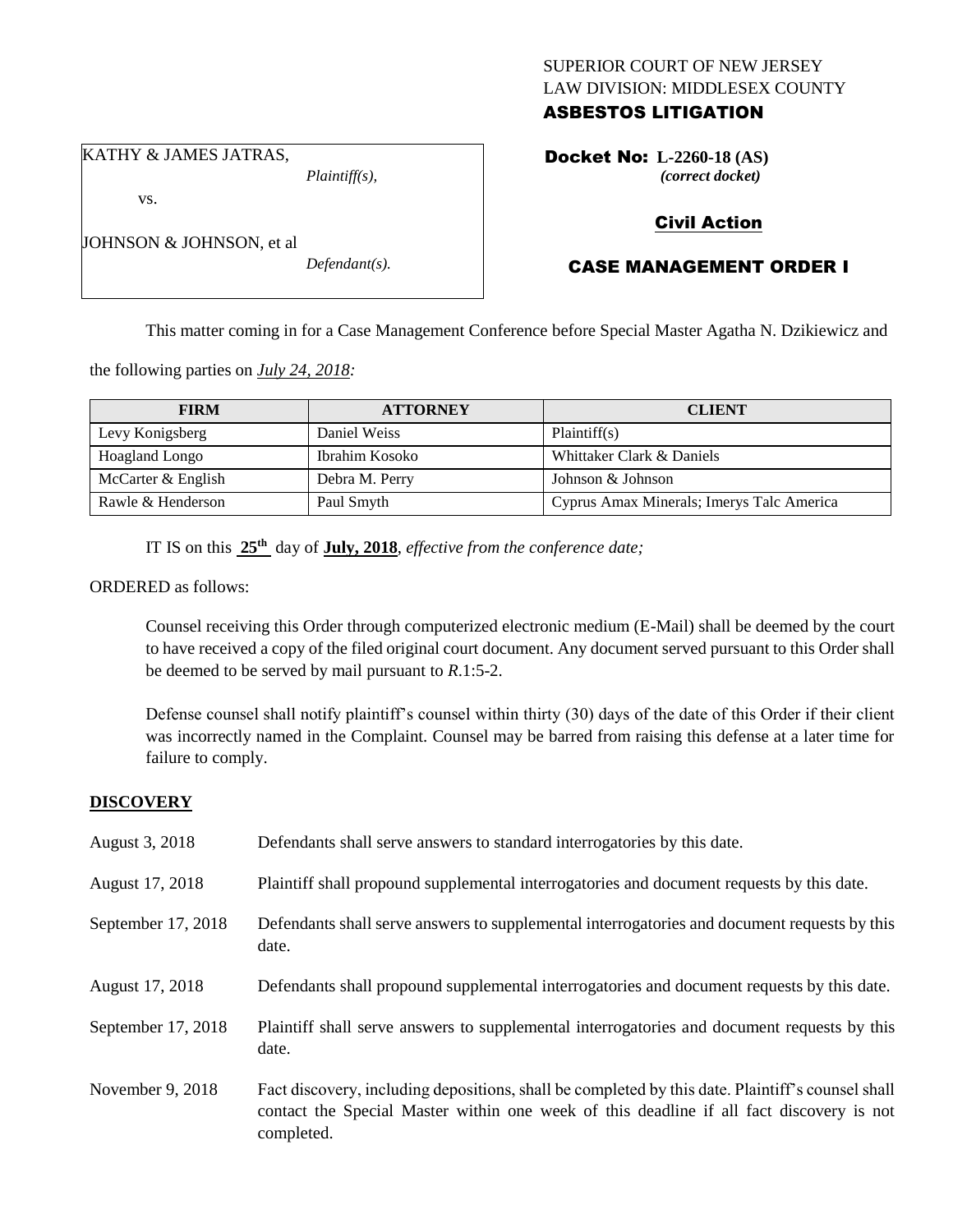#### November 9, 2018 Depositions of corporate representatives shall be completed by this date.

#### **EARLY SETTLEMENT**

December 14, 2018 Settlement demands shall be served on all counsel and the Special Master by this date.

#### **SUMMARY JUDGMENT MOTION PRACTICE**

- December 14, 2018 Plaintiff's counsel shall advise, in writing, of intent not to oppose motions by this date.
- December 28, 2018 Summary judgment motions shall be filed no later than this date.
- January 25, 2019 Last return date for summary judgment motions.

#### **MEDICAL DEFENSE**

- December 7, 2018 Plaintiff shall serve medical expert reports by this date.
- December 7, 2018 Upon request by defense counsel, plaintiff is to arrange for the transfer of pathology specimens and x-rays, if any, by this date.
- February 28, 2019 Defendants shall identify its medical experts and serve medical reports, if any, by this date. In addition, defendants shall notify plaintiff's counsel (as well as all counsel of record) of a joinder in an expert medical defense by this date.

#### **LIABILITY EXPERT REPORTS**

- December 7, 2018 Plaintiff shall identify its liability experts and serve liability expert reports or a certified expert statement by this date or waive any opportunity to rely on liability expert testimony.
- February 28, 2019 Defendants shall identify its liability experts and serve liability expert reports, if any, by this date or waive any opportunity to rely on liability expert testimony.

#### **ECONOMIST EXPERT REPORTS**

- December 7, 2018 Plaintiff shall identify its expert economists and serve expert economist report(s), if any, by this date or waive any opportunity to rely on economic expert testimony.
- February 28, 2019 Defendants shall identify its expert economists and serve expert economist report(s), if any, by this date or waive any opportunity to rely on economic expert testimony.

#### **EXPERT DEPOSITIONS**

March 22, 2019 Expert depositions shall be completed by this date. To the extent that plaintiff and defendant generic experts have been deposed before, the parties seeking that deposition in this case must file an application before the Special Master and demonstrate the necessity for that deposition. To the extent possible, documents requested in a deposition notice directed to an expert shall be produced three days in advance of the expert deposition. The expert shall not be required to produce documents that are readily accessible in the public domain.

 $\_$  ,  $\_$  ,  $\_$  ,  $\_$  ,  $\_$  ,  $\_$  ,  $\_$  ,  $\_$  ,  $\_$  ,  $\_$  ,  $\_$  ,  $\_$  ,  $\_$  ,  $\_$  ,  $\_$  ,  $\_$  ,  $\_$  ,  $\_$  ,  $\_$  ,  $\_$  ,  $\_$  ,  $\_$  ,  $\_$  ,  $\_$  ,  $\_$  ,  $\_$  ,  $\_$  ,  $\_$  ,  $\_$  ,  $\_$  ,  $\_$  ,  $\_$  ,  $\_$  ,  $\_$  ,  $\_$  ,  $\_$  ,  $\_$  ,